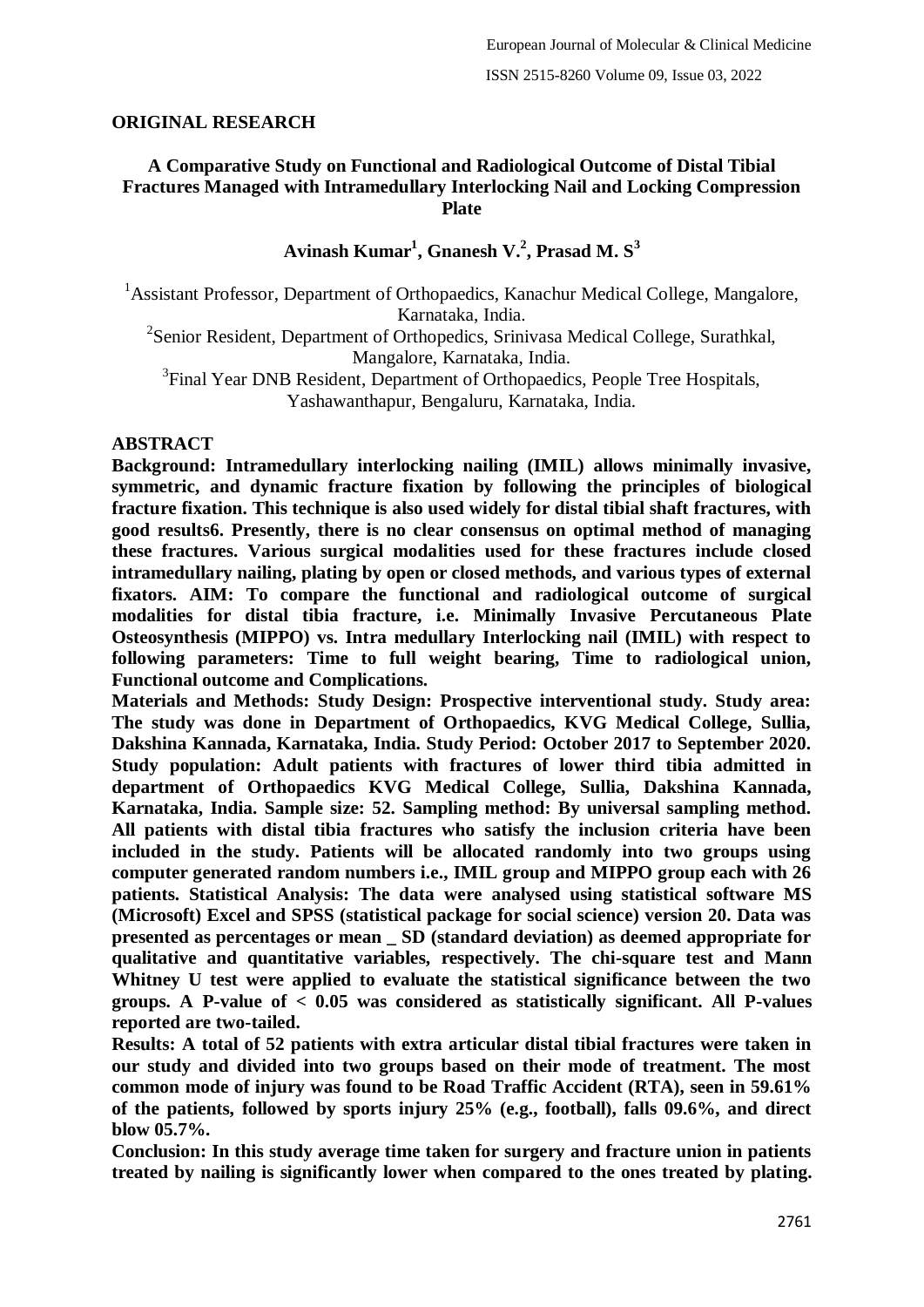## **Time taken for full weight bearing and mobilization was significantly lower in nailing group than plating group.**

### **Keywords: Intramedullary interlocking nailing, Minimally Invasive Percutaneous Plate Osteosynthesis.**

**Corresponding Author:**Dr Gnanesh V, Senior resident, Department of Orthopedics, Srinivasa Medical College, Surathkal, Mangalore, Karnataka, India. E-mail Id: vg.gnanesh@gmail.com

### **INTRODUCTION**

High speed motor vehicle accidents are on the rise over past few years. These are responsible for most of the fractures of tibia. As tibial fractures are commonly associated with soft tissue injury, if not treated properly, these can cause substantial disability to the patient. High energy motor vehicle trauma constitutes the commonest cause followed by falls, direct blow, and sports injury.<sup>[1,2]</sup> The incidence of distal tibia fractures in most series is  $0.6\%$ , and it constitutes to about  $10\% - 13\%$  of all tibial fractures.<sup>[1,2]</sup>

Because of its subcutaneous location, poor blood supply and decreased muscular cover anteriorly, complications such as delayed union, non-union, wound infection, and wound dehiscence are often seen as a great challenge to the surgeon. The goals of managing distal tibial fracture are to obtain a healed, well- aligned fracture; pain free weight bearing; and functional range of motion in ankle joint. Non-operative treatment of closed comminuted fractures with cast usually leads to problems like prolonged immobilization, malunion, shortening and joint stiffness. $[3-5]$ 

Open reduction and internal fixation with conventional plate frequently leads to complications like non-union, delayed union, infection and implant failure. The most important factor in the treatment of these fractures is the management of overlying soft tissues. So, while using the technique of internal fixation, emphasis must be put on the vascular support of bone and soft tissue by doing minimum exposure, indirect reduction and in particular least possible damage to the periosteum.

Therefore, the concept of management of these fractures has been changed from absolute fixation to relative fixation by biological osteosynthesis with preservation of osseous and soft tissue vascularity. Biological plating provides relative stability and preserves vascularity around the fractures. The principle of this minimally invasive technique includes indirect closed reduction, extra periosteal dissection and relative stability which allows limited controlled motion at the fracture site with secondary bone healing and callus formation.<sup>[3-5]</sup>

Intramedullary interlocking nailing (IMIL) allows minimally invasive, symmetric, and dynamic fracture fixation by following the principles of biological fracture fixation. This technique is also used widely for distal tibial shaft fractures, with good results.[6] Presently, there is no clear consensus on optimal method of managing these fractures. Various surgical modalities used for these fractures include closed intramedullary nailing, plating by open or closed methods, and various types of external fixators. Despite all the advances that have been made in the available treatment options, fractures of the distal tibia still pose a challenge to the Orthopaedic surgeons.

The present was undertaken to compare the two primary modalities of treatment for these fractures: namely, distal tibial locking compression plate by Minimally Invasive Percutaneous Plate Osteosynthesis (MIPPO) and closed intra-medullary interlocking nailing (IMIL), and to know the efficacy of these techniques in the management of closed fractures of distal tibia.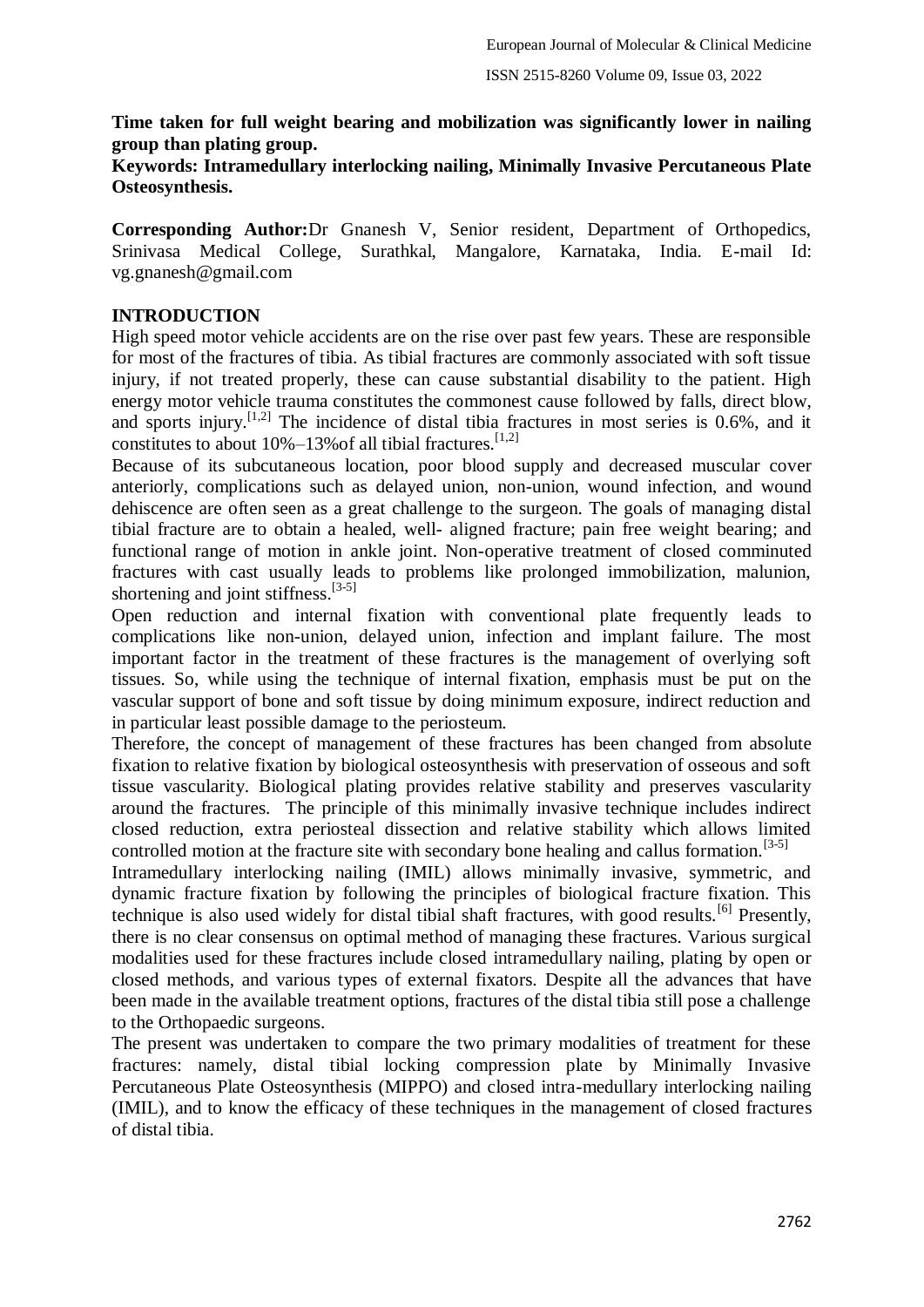# **AIM:**

To compare the functional and radiological outcome of surgical modalities for distal tibia fracture, i.e. Minimally Invasive Percutaneous Plate Osteosynthesis (MIPPO) vs. Intra medullary Interlocking nail (IMIL) with respect to following parameters: Time to full weight bearing, Time to radiological union, Functional outcome and Complications.

## **MATERIALS & METHODS**

Study Design: Prospective interventional study

Study area: The study was done in Department of Orthopaedics, KVG Medical College, Sullia, Dakshina Kannada, Karnataka, India.

Study Period: October 2017 to September 2020

Study population: Adult patients with fractures of lower third tibia admitted in department of Orthopaedics,KVG Medical College, Sullia, Dakshina Kannada, Karnataka, India. Sample size: 52

The proportion of cases attending the hospital with distal tibia fracture was found to be 6.7 in a pliot study. Using this as a proportion (p)  $\&$  q= 100-p, with an allowable error of 7% the minimum sample size was calculated using the formula.

|                 | $n=4pq/e^2$                                             |
|-----------------|---------------------------------------------------------|
| n= sample size, | p= proportion distal end tibia fracture in pilot study, |
| $q=100-p$       | e=allowable error                                       |
|                 | Substituting the values in the formula,                 |
|                 | Study size (n) = $4 \times 6.7 \times 93.3 / 7^2$       |
|                 | Study size (n) = $51.029$                               |

Study size (n) =  $51-52$ 

Total - minimum 52 study participants. Minimum 26 study participants in each group.

## **Sampling method:**

By universal sampling method. All patients with distal tibia fractures who satisfy the inclusion criteria have been included in the study. Patients will be allocated randomly into two groups using computer generated random numbers i.e., IMIL group and MIPPO group each with 26 patients.

## **Inclusion criteria**

- Extra Articular distal tibial fractures AO Type 43A1, 43A2, 43A3
- Age more than 18 years
- Duration of injury within 15 days
- Intact neurological and vascular status of the affected limb
- Patients who met the medical standards for routine elective surgery.

## **Exclusion criteria:**

- Patient with open fractures
- Intraarticular extension of fracture
- Pathological fractures
- Patients not willing to undergo surgery
- Patients medically unfit for surgery
- Patients with earlier fractures of distal metaphyseal tibia on the same side

**Ethical consideration:** Institutional Ethical committee permission was taken prior to the commencement of the study.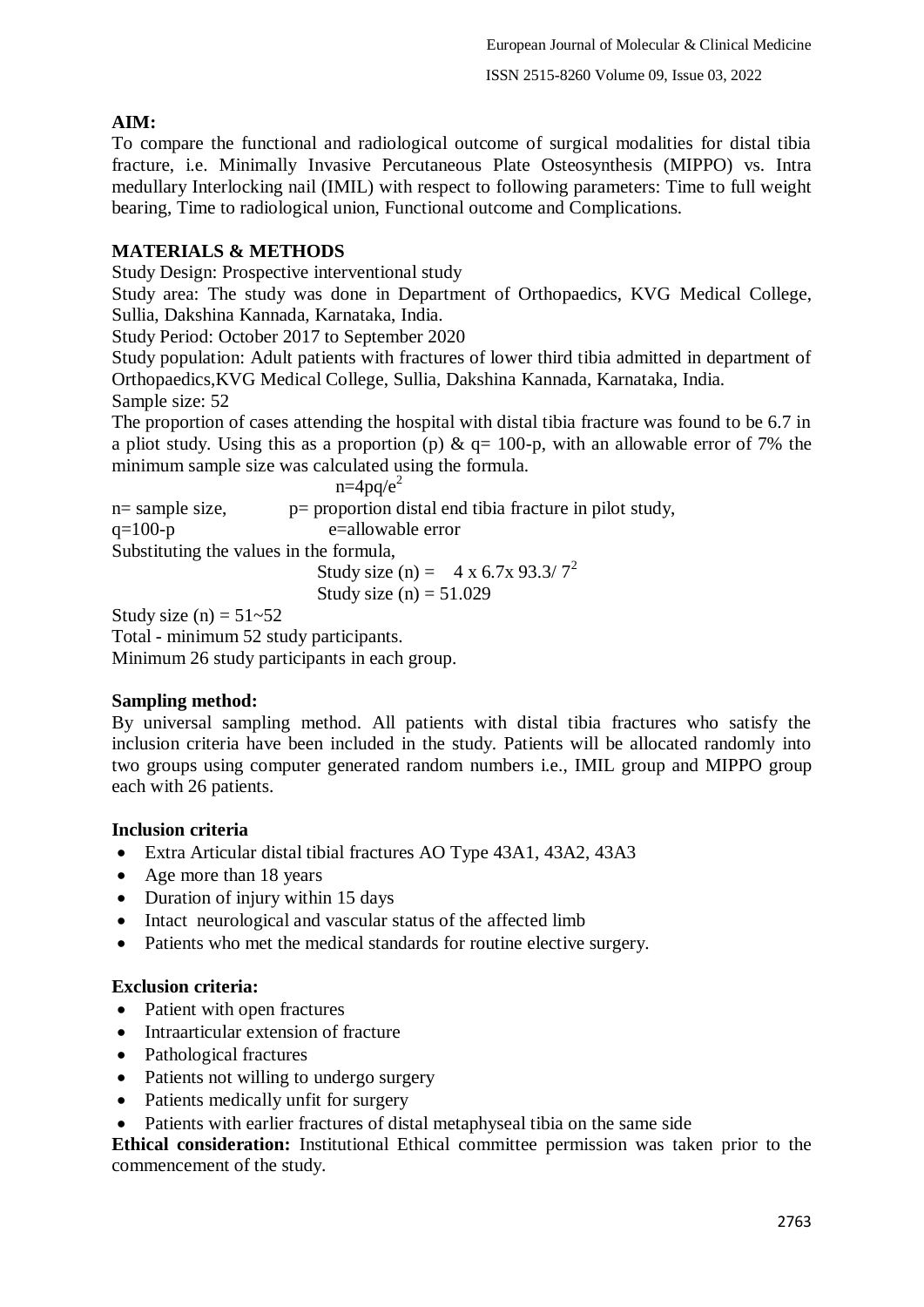ISSN 2515-8260 Volume 09, Issue 03, 2022

#### **Study tools and Data collection procedure:**

Protocol for Collection of data of patients presenting with closed distal tibia fractures are follows.

- o History
- o Clinical examination both local and systemic.
- o Radiological examination Radiographs of Leg AP and Lateral, CT/MRI( if necessary)
- o Investigations–which are necessary for anaesthetic fitness.
- o Fracture anatomy assessed with radiographs. And classified according AO classification

Surgery Procedure - IMIL Group patients will undergo Multidirectional IMIL nailing. MIPPO group patient will undergo LCP plating by MIPPO technique.

### **Evaluation of the Results**

- Time taken for full weight bearing
- Time taken for radiological union of fracture
- Functional outcome assessment
- Complications

#### **Teeny and WISS Clinical Assessment Score for Functional Evaluation of Ankle**

| <b>Parameters</b>                                                                            | <b>Score</b>   |
|----------------------------------------------------------------------------------------------|----------------|
| 1. Pain                                                                                      |                |
| No pain, including long walks, running or sports<br>a)                                       | 50             |
| Slight or occasional pain, pain after long walk or sports, or mild pain at end of<br>b)      | 45             |
| day                                                                                          |                |
| Mild pain with walking or running, but no change in activities of daily living.<br>C)        | 40             |
| May have some pain going up or down stairs or walking on uneven ground.                      |                |
| May require non-narcotic pain medicine several times a week.                                 |                |
| Mild-moderate pain, tolerable, but re quires some concessions to pain. May<br>d)             | 30             |
| required daily non- narcotic pain medicine? No night pain                                    |                |
| Moderate pain. Definite change in activities of daily living, pain at rest or at<br>e)       | 20             |
| night, despite restriction of activities. Occasional weak narcotic needed.                   |                |
| Continuous pain, regardless of activities, most often not relieved with non-<br>$\mathbf{f}$ | 10             |
| narcotic medication. Dependent on narcotic pain medicine for significant pain                |                |
| relief. Severe limitations of activities.                                                    |                |
| Disabled because of pain. Constant pain, no relief with medicines.<br>g)                     | $\Omega$       |
| 2. Distance                                                                                  |                |
| a) Unlimited                                                                                 | 8              |
| Limited, but greater than 6 blocks<br>b)                                                     | 6              |
| 4-6 blocks<br>$\mathbf{c}$ )                                                                 | $\overline{4}$ |
| 1-3 blocks<br>$\rm d$                                                                        | $\overline{c}$ |
| Indoors only<br>e)                                                                           | $\mathbf{1}$   |
| Bed-chair, or unable to walk<br>f                                                            | $\theta$       |
| 3. Supports or Orthosis                                                                      |                |
| None<br>a)                                                                                   | 8              |
| b)<br>Soft wrap needed for long walk                                                         | 7              |
| Cane or orthosis, only for long walks<br>$\mathbf{c})$                                       | 6              |
| Cane, single crutch or orthosis full time<br>d)                                              | $\overline{4}$ |
| Two canes or two crutches<br>e)                                                              | $\overline{2}$ |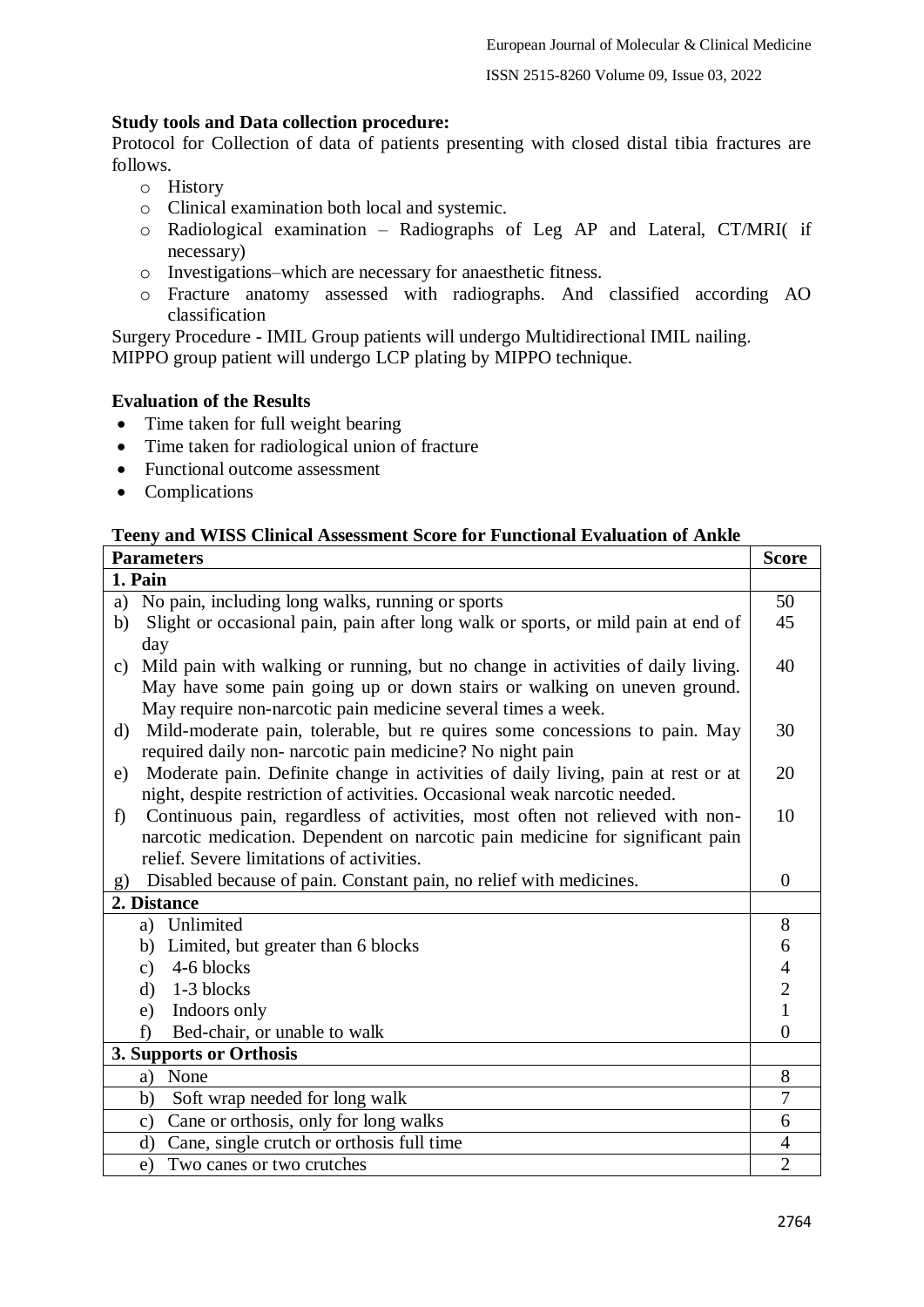| Walker or unable to walk<br>f                                     | $\overline{0}$   |
|-------------------------------------------------------------------|------------------|
| 4. Running                                                        |                  |
| a) Unlimited, as such as desired                                  | 5                |
| b) Limited, but able to run                                       | 3                |
| c) Unable to run                                                  | $\theta$         |
| 5. Toe raising                                                    |                  |
| a) Able to raise on toes x 10 repetitions                         | 5                |
| b) Able to raise on toes x 5 repetitions                          | $\overline{3}$   |
| c) Able to raise on toes x 1 repetitions                          | $\mathbf{1}$     |
| d) Unable to raise on toes                                        | $\overline{0}$   |
| 6. Hills (up or down)                                             |                  |
| a) Up and down normally                                           | 3                |
| b) Climbs and /or descends with foot externally rotated           | $\overline{2}$   |
| c) Climbs and/or descends on toes or by side stepping             | 1                |
| d) Unable to climb and/or descend hills                           | 0                |
| 7. Stairs (up or down)                                            |                  |
| a) Climbs and descends nor mally                                  | 3                |
| b) Needs banister                                                 | $\overline{2}$   |
| c) Steps down and/or up with normal foot only                     | 1                |
| 8. Limp                                                           |                  |
| a) None                                                           | 8                |
| b) Only when fatigued                                             | 6                |
| c) Slight, constant                                               | $\overline{4}$   |
| d) Moderate, constant                                             | $\overline{2}$   |
| e) Marked                                                         | $\theta$         |
| 9. Swelling                                                       |                  |
| a) None                                                           | 3                |
| b) Only in the evening or after walking                           | $\overline{2}$   |
| c) Constant, mild (less than 1 cm difference around calf)         | 1                |
| d) Marked                                                         | $\Omega$         |
| 10. Plantar range of motion                                       |                  |
| a) Greater than 30°                                               | $\overline{c}$   |
| b)Greater than $10^{\circ}$                                       | 1                |
| c) Less than 10°, or presence of equine s contracture             | $\boldsymbol{0}$ |
| 11. Dorsal range of motion                                        |                  |
| a) Greater than or equal to $15^{\circ}$                          | 5                |
| b) Greater than or equal to $10^{\circ}$ , less than $15^{\circ}$ | 4                |
| c) Greater than or equal to $0^\circ$ , less than $10^\circ$      | 3                |

| <b>Clinical Grading</b> | <b>Total score</b> |
|-------------------------|--------------------|
| Excellent               | $>92$ points       |
| Good                    | 87-92 points       |
| Fair                    | $65-86$ points     |
| Poor                    | $<65$ points       |

#### **Statistical Analysis**

The data were analysed using statistical software MS (Microsoft) Excel and SPSS (statistical package for social science) version 20. Data was presented as percentages or mean \_ SD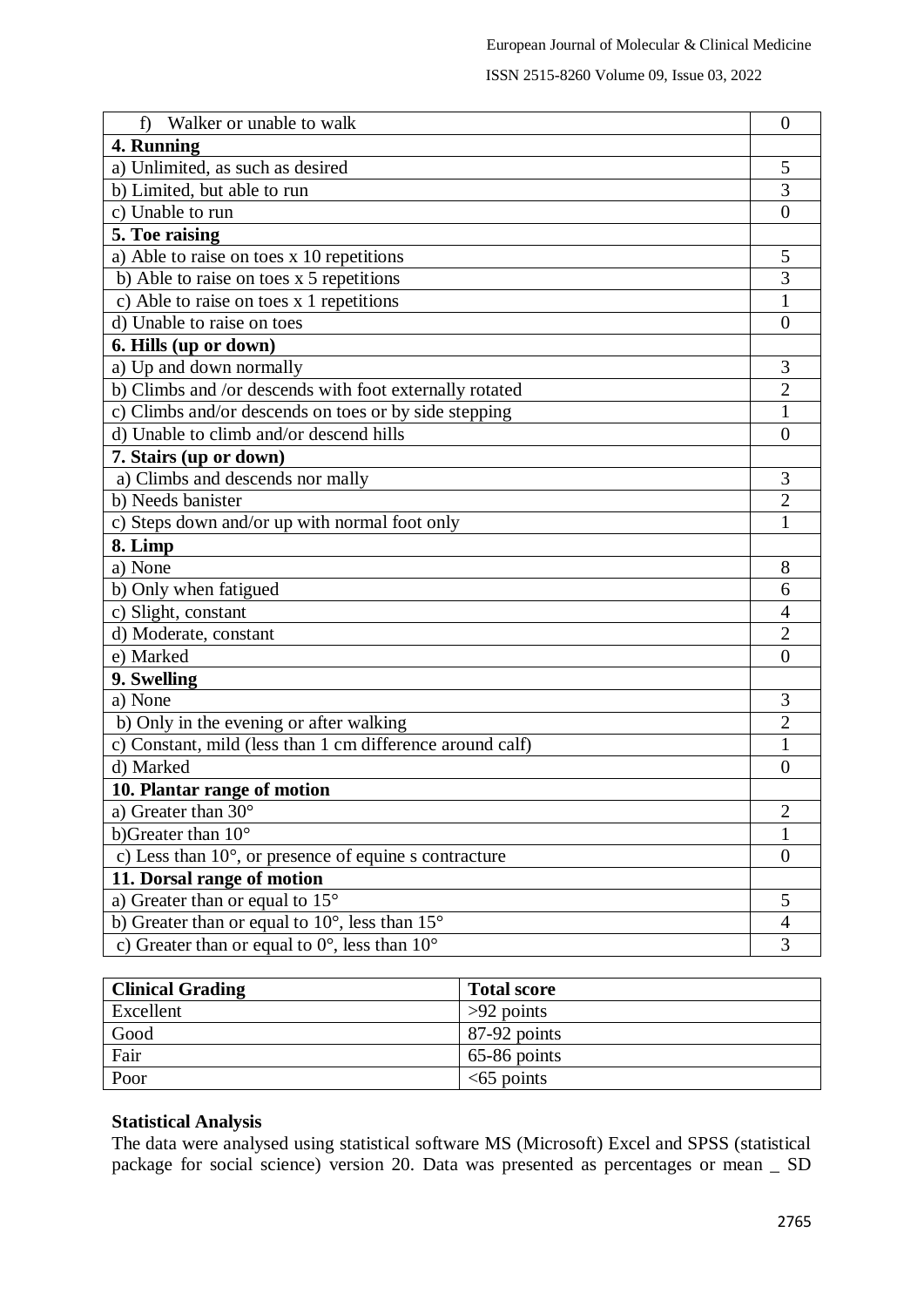(standard deviation) as deemed appropriate for qualitative and quantitative variables, respectively. The chi-square test and Mann Whitney U test were applied to evaluate the statistical significance between the two groups. A P-value of  $\lt$  0.05 was considered as statistically significant. All P-values reported are two-tailed.

## **RESULTS**

A total of 52 patients with extra articular distal tibial fractures were taken in our study and divided into two groups based on their mode of treatment.

IMIL group-26 patients were treated with multi directional intramedullary interlocking nail. MIPPO group- 26 patients were treated with Minimally Invasive Percutaneous Locking Compression Plate Osteosynthesis (MIPPO).



**Figure 1: Age Distribution of Patients in the Study Population**

| No. | Gender        | no of Patients<br>in IMIL<br>Group | Percentage | No. Of patients<br>in MIPPO group | <b>Percentage</b> |
|-----|---------------|------------------------------------|------------|-----------------------------------|-------------------|
|     | <b>MALE</b>   |                                    | 80.76 %    |                                   | 65.38 %           |
|     | <b>FEMALE</b> |                                    | 19.23 %    |                                   | 34.61 %           |

**Table 1: Gender Distribution in the Study Population**

IMIL group consisted of 4 patients in the age group of 18-25 years, i.e 15.38%, 5 from the age group of 26-35 years (19.23%), 7 from the age group of 36-45 years (26.92%), 7 from the age group 46-55 years (26.92%), 3 belonging to the age group of 56-65 years (11.53%) and none of the age >66 years. MIPPO consisted of 4 patients in the age group of 18-25 years, i.e 15.38%, 4 from the age group of 26-35 years (15.38%), 5 from the age group of 36-45years  $(19.23\%)$ , 5 in the age group of 46-55 years  $(19.23\%)$ , 4 belonging to the age group of 56-65 years (15.38%) and 4 belonging to the age group of 66-75 years, i.e 15.38%.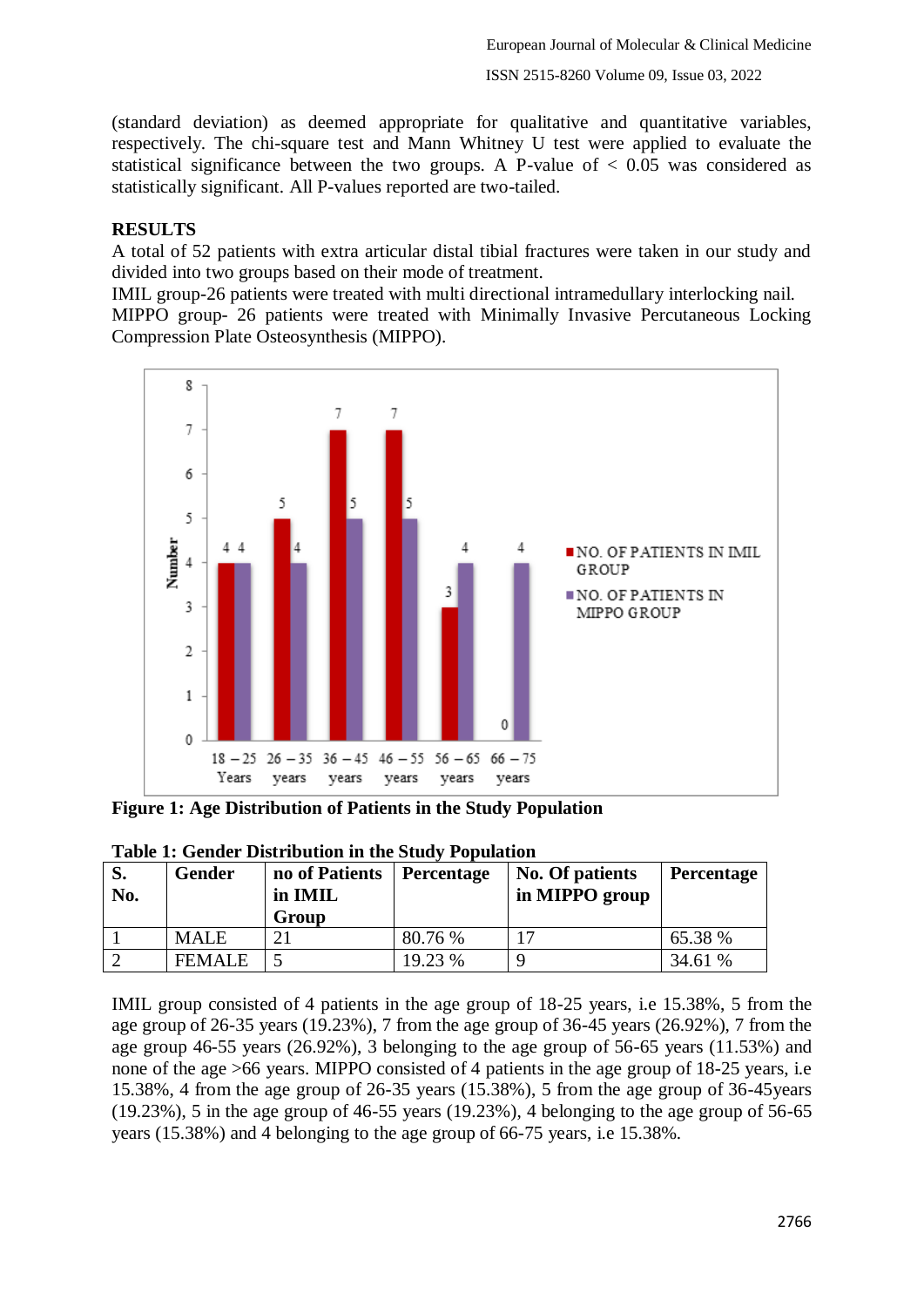

**Figure 2: Mode of Injury in Both the Groups**

The most common mode of injury was found to be Road Traffic Accident (RTA), seen in 59.61% of the patients, followed by sports injury 25% (e.g., football), falls 09.6%, and direct blow 05.7%.

| S.             | <b>Type Of Fracture</b> | NO. OF          | Percentage | NO. OF             | Percentage |
|----------------|-------------------------|-----------------|------------|--------------------|------------|
| NO.            |                         | <b>Patients</b> |            | <b>Patients in</b> |            |
|                |                         | in IMIL         |            | <b>MIPPO Group</b> |            |
|                |                         | Group           |            |                    |            |
| $\mathbf{1}$   | DISTAL 1/3RD OF         | 10              | 38.46 %    | 9                  | 34.61 %    |
|                | <b>TIBIA -43 A1</b>     |                 |            |                    |            |
| $\overline{2}$ | DISTAL 1/3RD OF         | $\overline{2}$  | 7.69 %     | 8                  | 30.76 %    |
|                | <b>TIBIA -43 A2</b>     |                 |            |                    |            |
| 3              | DISTAL 1/3RD OF         | 5               | 19.23 %    | $\overline{2}$     | 7.69 %     |
|                | <b>TIBIA -43 A3</b>     |                 |            |                    |            |
| $\overline{4}$ | DISTAL 1/3RD OF         | 3               | 11.53 %    | 1                  | 3.84 %     |
|                | TIBIA + LATERAL         |                 |            |                    |            |
|                | MALLEOLI-43 A1          |                 |            |                    |            |
| $\mathfrak{H}$ | DISTAL 1/3RD OF         | 5               | 19.23 %    | $\overline{2}$     | 7.69 %     |
|                | TIBIA + LATERAL         |                 |            |                    |            |
|                | MALLEOLI-43 A2          |                 |            |                    |            |
| 6              | DISTAL 1/3RD OF         |                 | 3.84 %     | $\overline{4}$     | 15.38 %    |
|                | TIBIA + LATERAL         |                 |            |                    |            |
|                | $MALLEOLI - 43 A3$      |                 |            |                    |            |

### **Table 2: Type of Fracture Operated**

Fracture type was based on AO classification- 19 cases belonged to 43-A1(10 in IMIL group and 9 in MIPPO group), 10 cases belonged to 43-A2 (2 in IMIL group and 8 in MIPPO group), 7 cases were classified under 43-A3 (5 in IMIL group and only 2 cases in MIPPO group). Based on additional fibular distal third fracture, 4 cases were classified under 43- A1(3 in IMIL group and 1 in MIPPO group), 7 cases as 43-A2 (5 in IMIL group and 2 in MIPPO group), 5 cases as 43-A3 (1 in IMIL group and 4 cases in MIPPO group).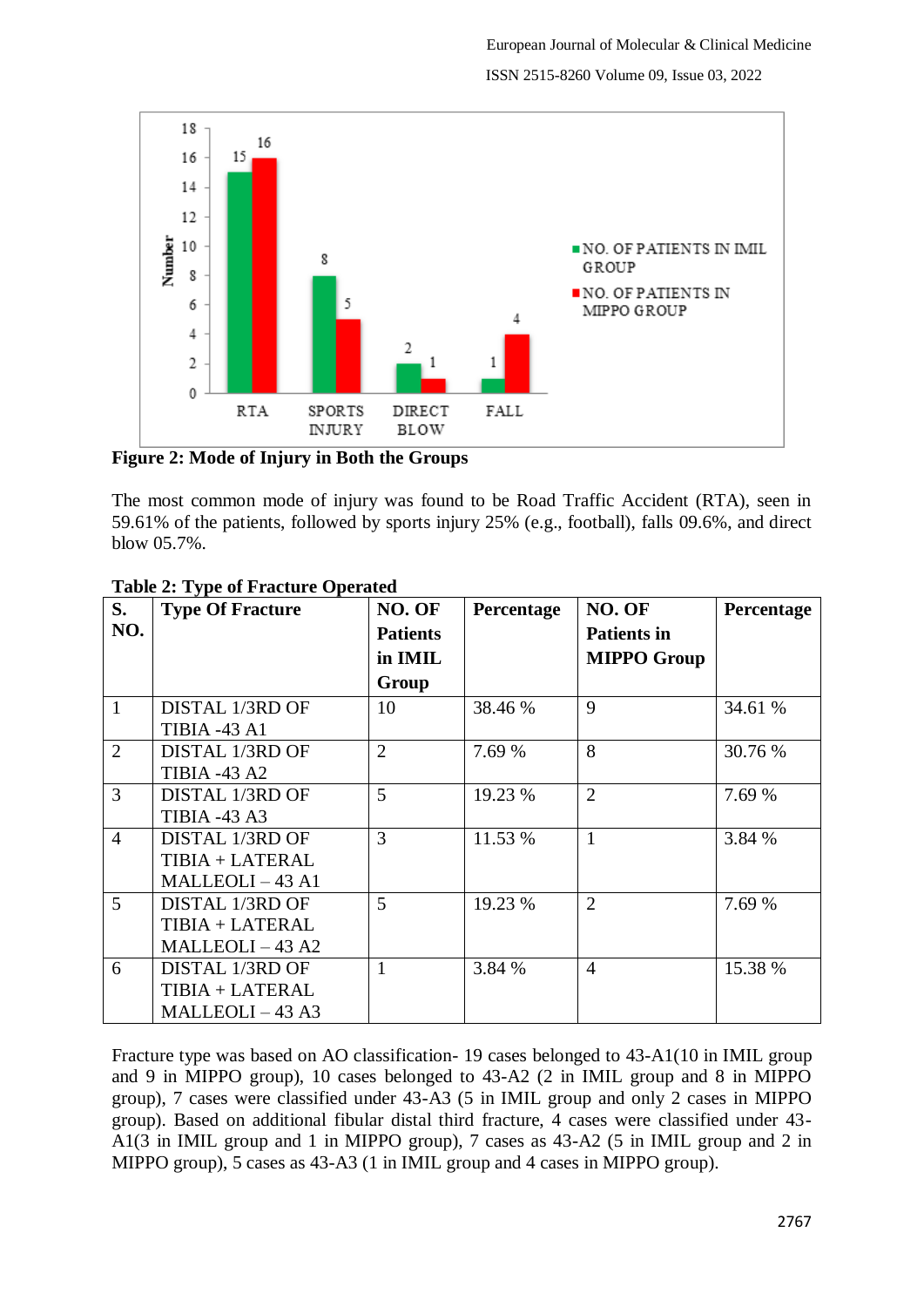| <b>Groups</b>     | No of patients | Mean in percentage | P value |
|-------------------|----------------|--------------------|---------|
| <b>IMIL</b> group |                | l.48               | .001    |
| MIPPO group       | 24             | 12.96              | HS      |
| Total             | 49             | 2.20               |         |

**Table 3: Time for full Weight Bearing in Both the Groups**

Time taken to start full weight bearing in patients treated with multidirectional locked nailing i.e, IMIL group is 11.48 weeks and in MIPPO group is 12.96 weeks. With 3 patients having delayed weight bearing, as they had complications.

| Table 4. Difference in Functional Outcome Detween the two Groups |                    |                   |         |         |         |  |
|------------------------------------------------------------------|--------------------|-------------------|---------|---------|---------|--|
| SNO.                                                             | Groups             | <b>Mean score</b> | U value | Z score | P value |  |
|                                                                  | <b>IMIL GROUP</b>  | $84.84 \pm 9.66$  | 320.5   | 0.31112 | 0.75656 |  |
|                                                                  | <b>MIPPO GROUP</b> | $84.26 \pm 11.79$ |         |         |         |  |

| Table 4: Difference in Functional Outcome Between the two Groups |  |  |  |  |  |
|------------------------------------------------------------------|--|--|--|--|--|
|------------------------------------------------------------------|--|--|--|--|--|

The functional results, as assessed by Teeny And Weiss Criteria (Functional Evaluation Of Ankle), showed that majority (59.61%) of the patients in the study had good functional results (IMlLN: 65.38%; MIPPO: 53.84%) and 36.53% had excellent results (IMILN: 30.76%;MIPPO: 42.30%). The difference in functional outcome showed mean score of 84.84  $\pm$  9.66 in IMIL group where as in MIPPO group it is 84.26  $\pm$  11.79. Using Chi-square test, these differences were not found to be statistically significant ( $P = 0.75656$ ).



**Figure 3: Complications Noted in Both the Groups**

## **DISCUSSION**

Extra articular distal tibia fractures management is still controversial, surgeon main aim is to get decent reduction with minimum postoperative complications. To get these results minimal invasive plating and multidirectional locked intramedullary nailing are the two viable options. When compared to minimal invasive plating multidirectional locked nailing technique has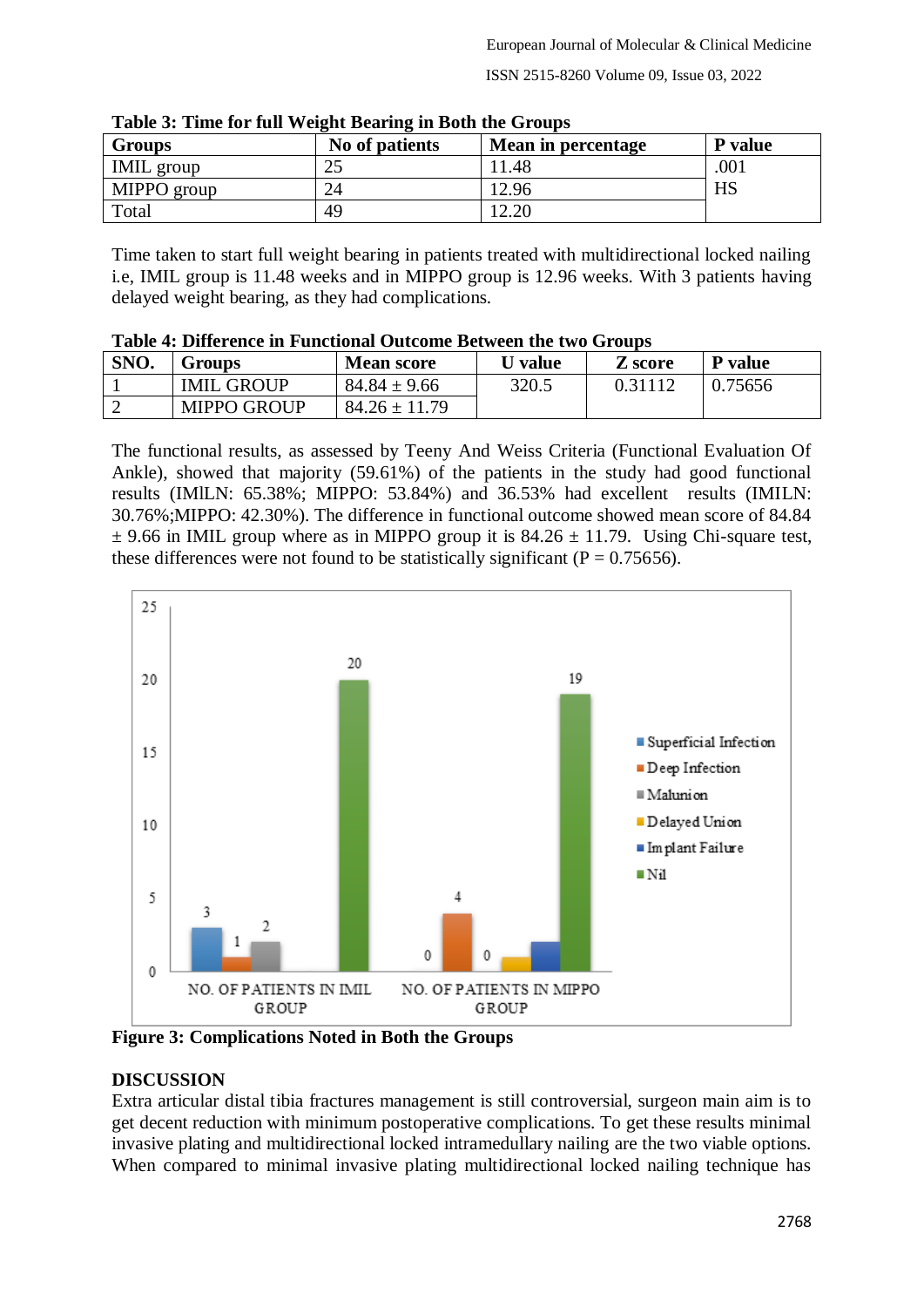#### ISSN 2515-8260 Volume 09, Issue 03, 2022

exhibited many advantages in terms of time taken for surgery, union time, complications like wound infection, early weight bearing capacity and range of motion at ankle joint. In our study maximum number of patients who undergone for nailing or plating return back to full weight bearing capacity and good functional outcome.

In our study, the patients were in the range of 18–75 years, with mean age being 41.42  $\pm$ 12.87 years in IMIL group and  $45.34 \pm 16.34$  years in MIPPO group. Of the 52 patients, 38 were males and 14 were females. Predominant male involvement in our study was probably due to more outdoor activities and heavier labour undertaken by males as compared to females in this part of hilly area. The result were comparable to that of Kumar et al, Ram et al., Li et al and Vallier et al.[7-10]

In our study, most common cause for these fractures was RTA followed by fall and sports injury, especially football. Our results were comparable to other studies by Kumar et al, Ram et al., Pawar et al.<sup>[7,8,11]</sup> which also showed that RTA is the most common mode of injury as modernization and industrialization have intruded our lives.

A meta-analysis study of 354 patients managed with intramedullary nailing versus plating were analysed which shows, six studies containing 177 patients in both groups stated the operative time, and the significant heterogeneity among studies. The meta-analysis showed less operative time in the IMN group compared with plate group (MD=−13.37, 95%CI  $-19.34$  to  $-7.40$ , P < 0.0001; [Figure 3]).<sup>[12]</sup>

Guo JJ13 and others have done a study in 85 patients with distal metaphyseal tibia fractures treated with either plating or nailing and they had significant difference in time taken for surgery in patients treated with MIPO than nailing (97.9 vs 81.2 minutes).

Yong  $Li<sub>1</sub>$ <sup>[14]</sup> and others have done a study in 46 patients with distal tibia metaphyseal fractures and they found average operating time  $90\pm20.3$  (plating) vs  $76\pm16.6$  (nailing) minutes, which is significantly high in patients treated with MIPO than multidirectional locked nailing.

Our study results can be compare with above study, where the average operating time in the intramedullary nailing group is around  $81.14 \pm 6.30$  min, while in case of locking plate by MIPPO is Around  $87.67 \pm 5.55$  min suggests there is significant difference in both groups. This was also comparable to studies done by Guo et al., Li et al, Pawar et al.<sup>[11,13,14]</sup>

A meta-analysis study of 354 patients managed with intramedullary nailing versus plating were analysed which shows Six of the 8 studies, reported postoperative union time with using the different units of time; therefore, the standard mean difference (SMD) was used.59 Of the 354 patients, 177 were treated with intramedullary nailing and the other 177 were treated with distal tibial plate. Random-effect analysis, with an I2 of 67%, showed the difference between two groups did not differ significantly

(SMD=−0.20, 95%CI −0.58 to 0.18, P=0.3) [Figure 5].13

Yong  $Li<sub>1</sub><sup>[14]</sup>$  and others have done a study in 46 patients with distal tibia metaphyseal fractures and they found average operating time, full weight bearing and fracture union time is significantly high in patients treated with MIPO than multidirectional locked nailing(90 $\pm$ 20.3 vs 76 $\pm$ 16.6 minutes; 11.1 $\pm$ 1.7 vs 9.0 $\pm$ 1.4 weeks; 23.1 $\pm$ 3.6 vs 21.3 $\pm$ 3.5 weeks respectively.

Guo  $JJ$ ,  $^{[13]}$  and others have done a study in 85 patients with distal metaphyseal tibia fractures treated with either plating or nailing and they have not found any significance difference in union time but time taken for surgery is significantly high in patients treated with MIPO than nailing (97.9 vs 81.2 minutes).

The mean time of union in our study was  $23 \pm 5.35$  weeks for IMIL nail and  $23.69 \pm 7.20$ weeks for MIPO. In our study, 22 fractures (42.30%) united between 14- 20 weeks. Of these 22 fractures, 9 cases were treated with IMIL nail and 13 with MIPPO. And 17 fractures (32.69%) united between 21 to 25 weeks. Of these 17 fractures, 11cases were treated with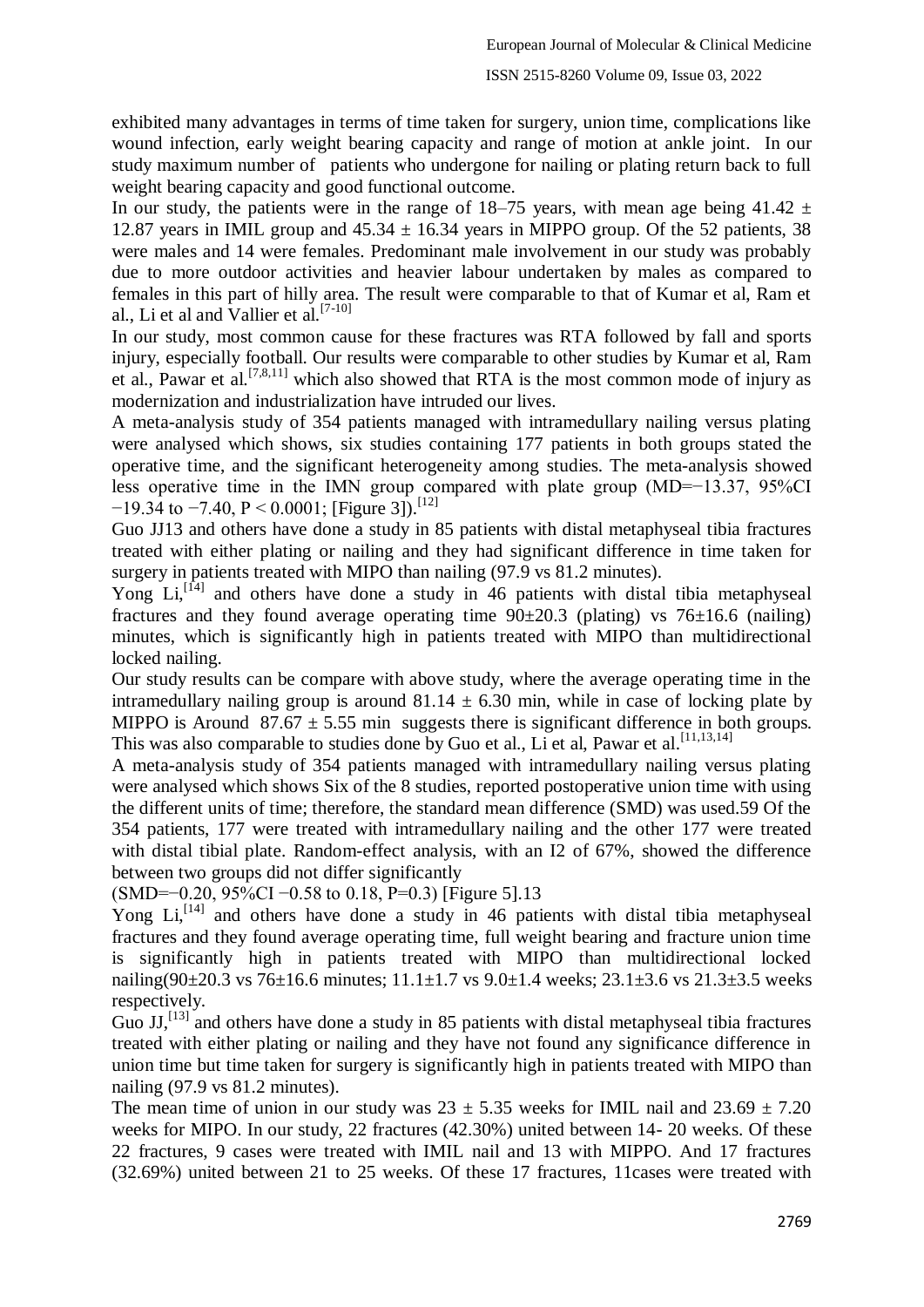IMIL nail and 6 with MIPO. Our study showed that intramedullary nailing led to faster average time for union compared to locking plate by MIPPO, which can be compared with above study. Other studies done by Li et al, <sup>[9]</sup> Pawar et al, <sup>[11]</sup> Yao et al. <sup>[15]</sup> also are comparable to the results found in our study regarding faster union in IMLN.

Yong Li and others have done a study on distal tibia metaphyseal fractures in 46 patients and they found average full weight bearing is  $11.1 \pm 1.7$  vs  $9.0 \pm 1.4$  weeks which is significantly high in patients treated with MIPO than multidirectional locked nailing.

Our results showed similar to above study where There is a significant change seen in between two groups regarding full weight bearing mobilization. In patients operated with nailing, full weight bearing mobilization started at an average 11.48 weeks where as in plating group full weight bearing mobilization started at 12.96 weeks.

Guo et al,  $[13]$  done a prospective randomized control study in 85 patients with distal tibia fractures treated with either MIPO or intramedullary nailing (41 patients with plating and 44 patients with nailing) and observed that all are united without any significant difference in functional score.

Im GI et al,<sup>[16]</sup> study in distal tibia fractures shows a significantly better range of motion seen in patients treated with nailing than plating.

Yong Li et al,<sup>[14]</sup> have done a study in 46 patients with distal tibia metaphyseal fractures treated with multidirectional locked nailing and MIPO and they found better functional score(Teeny And Weiss Criteria) in patients treated with nailing than MIPO.

Our study results are comparable with above study. There is a high significant change seen in functional outcome (Teeny And Weiss Criteria) between two groups, the mean is 84.84  $\pm$ 9.66 in patients treated with multidirectional locked nailing and  $84.26 \pm 11.79$  in patients treated with minimal invasive percutaneous plate osteosynthesis (p=0.75656). The difference in functional outcome showed mean score of  $84.84 \pm 9.66$  in IMIL group where as in MIPPO group it is  $84.26 \pm 11.79$ , having p value p = 0.75656 these differences were not found to be statistically significant. Even though there is no statistical significance but clinically there is significant difference in the functional outcome comparatively which was similar to studies by Guo et al and Collinge et al.  $[13,17]$ 

In our study, most of the patients have no complications. In patients who had complications, In IMIL group most common complication is superficial infection (11.53%) followed by malunion (7.69%) and deep infection (3.84%). Whereas in MIPPO group most common complication is Deep infections (15.38%) followed by implant failure (7.69%) and delayed union (3.84%).

As RTA was the most common cause in our study, along with causing the fracture, it might also affect the soft tissue. This may lead to soft tissue disintegrity and infections. Both groups were comparable for complications which were comparable to studies by Guo et al,  $^{[13]}$ Ehlinger et al, Bahari et al, and Redfern et al.<sup>[18-20]</sup>

Theoretically incidence of infection in the MIPO group should be less because technique itself promotes minimal handling of soft tissues. But a minimal incision cannot ensure minimal invasion because surgeons who are unfamiliar with the technique may repeatedly insert and pull out the plate, which will induce a dead space and increase infection risk or delayed union.

Im and Tae done a comparative study regarding wound complications in patients treated with intramedullary nailing and plating and observed significantly higher rate of wound complications in plating group than nailing group(7 out of 30 patients in plating group versus 1 out of 34 in nailing group;  $p=0.03$ ).<sup>[16]</sup>

Our results are comparable with above study, Postoperative complications are more seen in patients treated with plating (MIPPO group) when compared to nailing(IMIL group), four deep infection against one in IMIL group and only three superficial skin infection seen in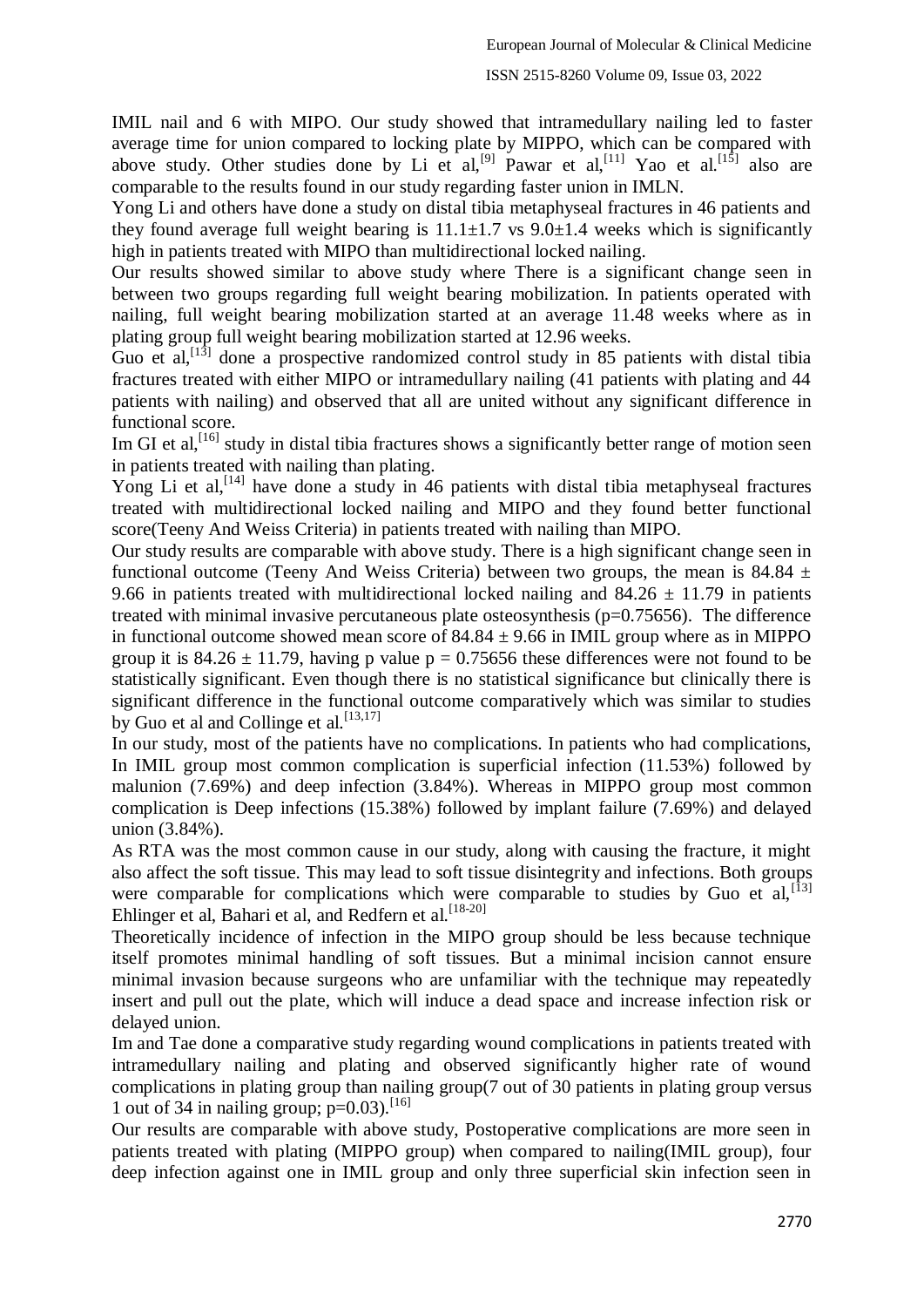patients treated with intramedullary nailing against zero in MIPPO group. All these superficial skin infections are treated with regular dressing and antibiotics whereas for deep infections wound debridement was done followed by skin grafting.

## **CONCLUSION**

In this study average time taken for surgery and fracture union in patients treated by nailing is significantly lower when compared to the ones treated by plating. Time taken for full weight bearing and mobilization was significantly lower in nailing group than plating group. Rate of malunion and wound infection is higher in patients treated with plating than nailing. At final follow up, the functional outcome is significantly higher in patients treated with multidirectional nailing than minimally invasive plating.

Finally, we consider multidirectional locked nailing is an efficient method for treating distal tibia fracture. Nevertheless, in a small sample paired comparison, no significant superiority of MIPO was found over IMIL nail. Furthermore, the MIPO technique is more challenging than IMIL as it requires closed reduction and management under X-ray control. Compared with MIPO and the IMN technique, IMIL nailing should still be considered the gold standard for distal tibia fracture management.

## **REFERENCES**

- 1. Daolagupu AK, Mudgal A, Agarwala V, Dutta KK. A comparative study of intramedullary interlocking nailing and minimally invasive plate osteosynthesis in extra articular distal tibial fractures. Indian J Orthop 2017; 51:292-8.
- 2. Bucholz R, Court-Brown C, Rockwood C. Rockwood and Green's fractures in Adults. New York: Lippincott; 2015. p. 98
- 3. Rhinelander FW. The normal microcirculation of diaphyseal cortex and its response to fracture. J Bone Joint Surg. 1968; 50(4): 784-800.
- 4. Gautier E, Sommer C. Guidelines for the clinical application of the LCP. Injury. 2003; 34(Suppl 2): 63-76.
- 5. Gupta P, Tiwari A, Thora A, Gandhi JK,, Jog VP. Minimally invasive plate osteosynthesis for fracture distal tibia : a biological approach : Malaysian Orthopaedic Journal 2016 Vol 10 No 1, 29-37.
- 6. Fang J H ; Wu Y S ; Guo X S; Sun L J ; Comparison of 3 Minimally Invasive Methods for Distal Tibia Fractures Orthopedics Journal . 2016; 39(4):e627-e633.
- 7. Kumar D, Ram GG, Vijayaraghavan PV. Minimally invasive plate versus intramedullary interlocking nailing in distal third tibia fractures. IOSR J Dent Med Sci 2014;13:15-7.
- 8. Ram GG, Kumar D, Phagal VV. Surgical dilemma's in treating distal third leg fractures. Int Surg J 2014;1:13-6.
- 9. Li Y, Liu L, Tang X, Pei F, Wang G, Fang Y, et al. Comparison of low, multidirectional locked nailing and plating in thetreatment of distal tibial metadiaphyseal fractures. Int Orthop 2012;36:1457-62.
- 10. Vallier HA, Cureton BA, Patterson BM. Randomized, prospective comparison of plate versus intramedullary nail fixation for distal tibia shaft fractures.J Orthop Trauma 2011;25:73641.
- 11. Pawar, E. D., Agrawal, S. R., Patil, A. W., Choudhary, S. & Asadi, G. A comparative study of intramedullary interlocking nail and locking plate fixation in the management of extra articular distal tibial fractures. J. Evol. Med. Dent. Sci.3, 6812–6826 (2014).
- 12. Guo C, Ma J, Ma X, Wang Y, Sun L, Lu B, et al. Comparing intramedullary nailing and plate fixation for treating distal tibail fractures: A meta-analysis of randomized controlled trials. International Journal of Surgery. 2018;53:5–11.